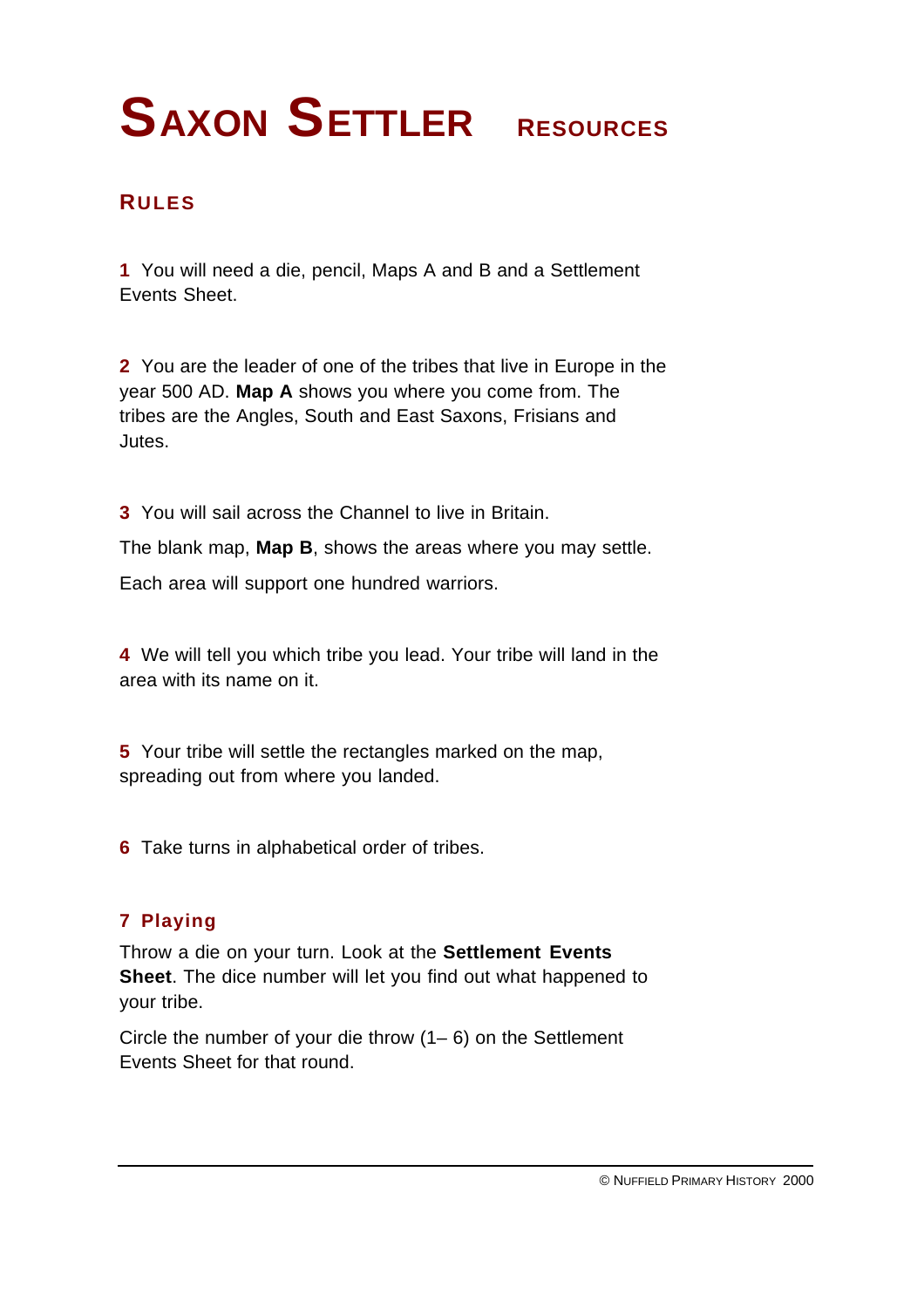The game lasts for three rounds,  $A - C$ . You can have up to three turns in a round.

## **8 Settling**

**a** Settle the number of rectangles that the Settlement Events Sheet tells you for that round, BUT

**b** You can only settle areas next to where you are already, OR which share a frontier with you.

You cannot settle an area that the Britons or other tribes surround.

**c** If another tribe settles on three sides of an area you are settled in, that tribe then takes over your area.

**d** You cannot settle an area where another tribe lives, except in the case of rule **8c**.

**e** Pencil in on the map where you have settled:

 $SS = South Saxons$   $J = Jutes$ 

 $ES = East Saxons$   $A = Angles$   $F = Frisians$ .

**9** For each turn fill in your Chronicle Sheet. Make sure that it tells what has happened to your tribe, and also what you learn about what has happened to other tribes.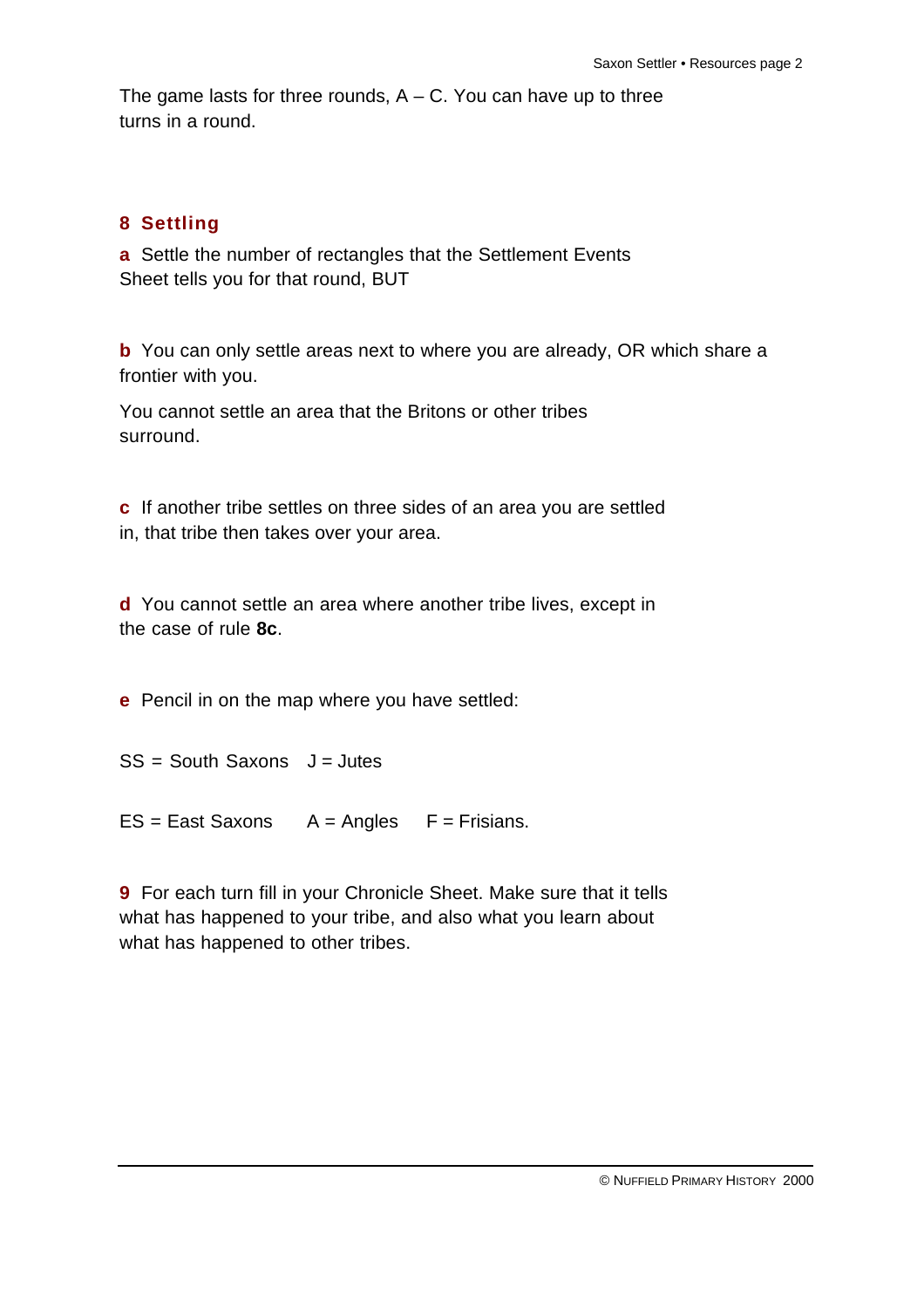### **Saxon settlers Map A**

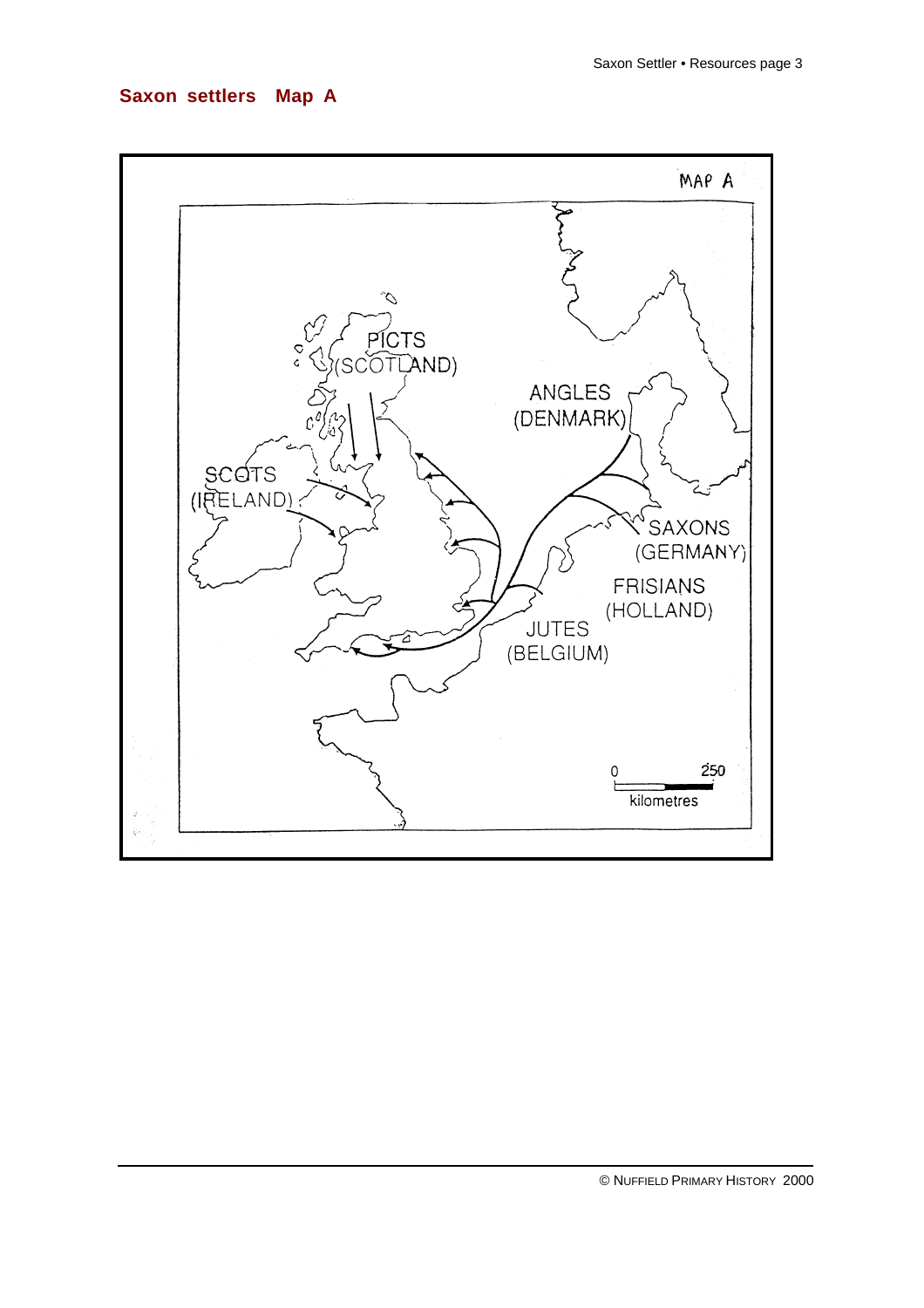## **Saxon settlers Map B**

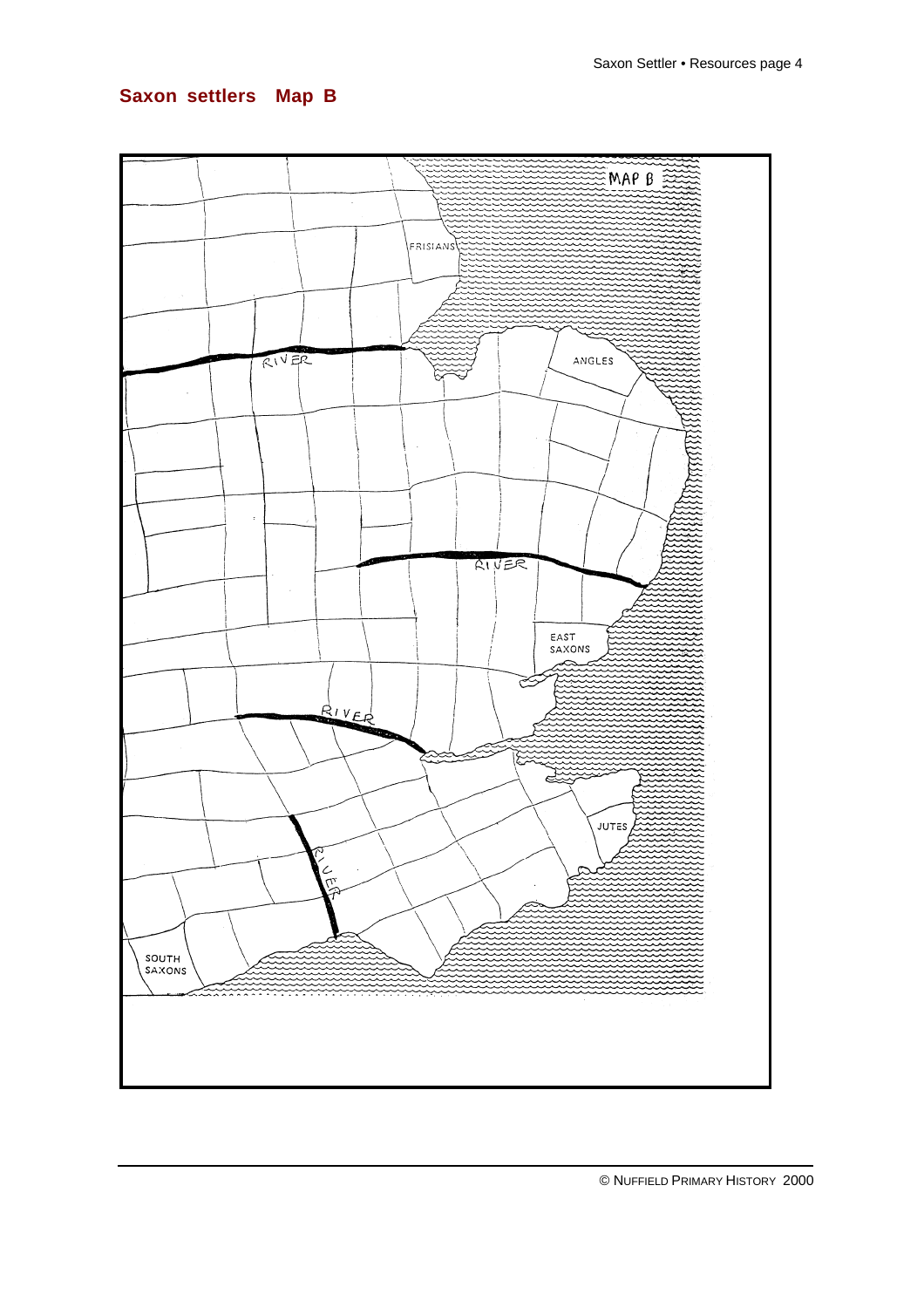## **Settlement Events Sheet, Round A**

Ring the number you throw for each round

| Round Dice Year |                |        | Event                                                                                                      |
|-----------------|----------------|--------|------------------------------------------------------------------------------------------------------------|
| A               | 1              | $500+$ | Local Roman soldiers attack you as you land.<br>You fight them off. Settle one area.                       |
|                 | $\overline{2}$ | $500+$ | The Roman troops have gone home. Your tribe<br>marches inland. You settle eight areas.                     |
|                 | 3              | $500+$ | A local British king asks you to help fight the Picts.<br>He gives you land as a reward. Settle six areas. |
|                 | 4              | $500+$ | An army of Picts burns and robs where you have<br>landed. Settling slows down. Settle two areas.           |
|                 | 5              | $500+$ | War breaks out with another Anglo-Saxon tribe.<br>You win, settle ten areas.                               |
|                 | 6              | 500+   | A British king fights back against your tribe. Your<br>band of fierce warriors is killed. Settle no areas. |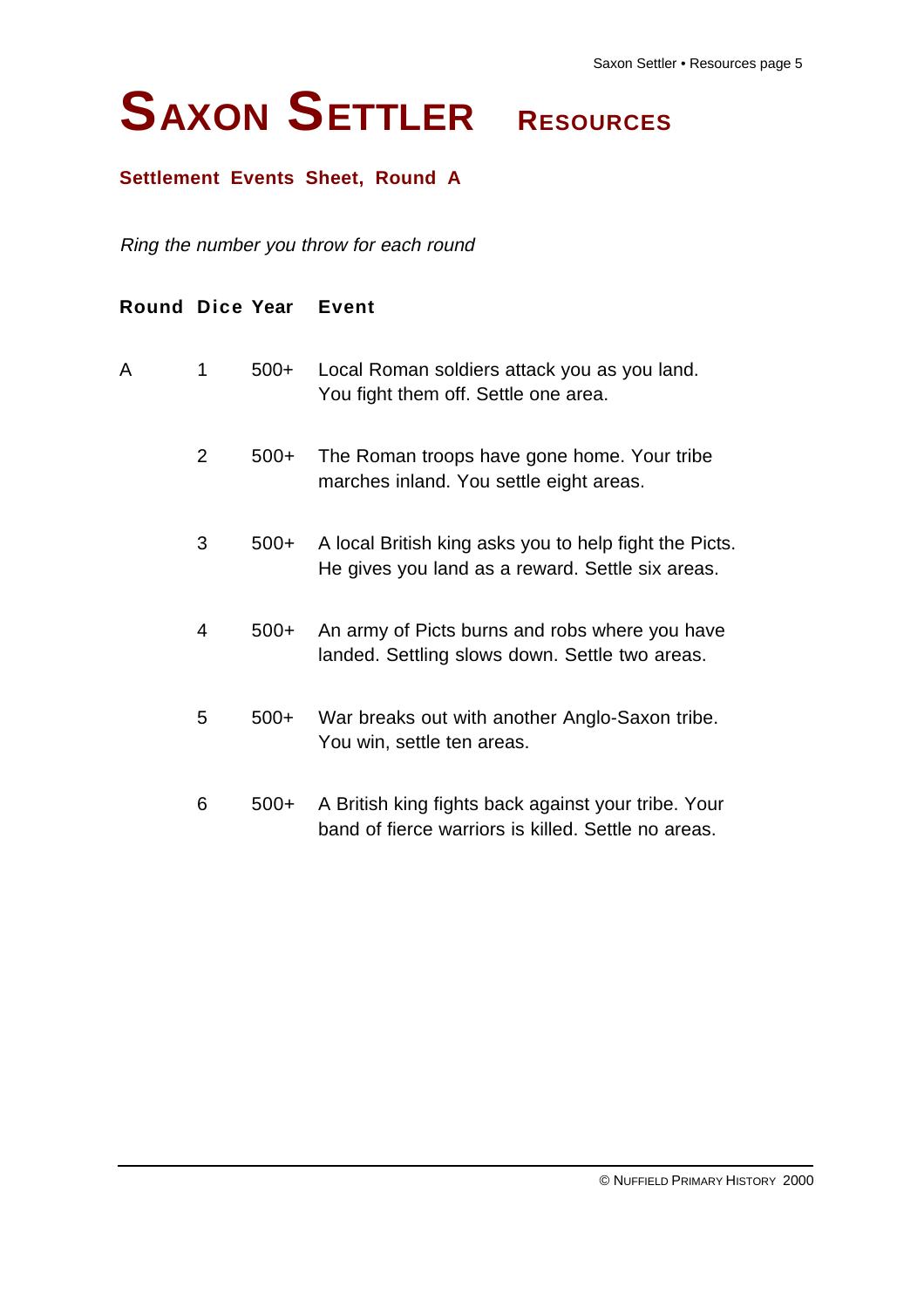## **Settlement Events Sheet, Round B**

Ring the number you throw for each round

| Round Dice Year |                |         | <b>Event</b>                                                                                                                                    |
|-----------------|----------------|---------|-------------------------------------------------------------------------------------------------------------------------------------------------|
| B               | 1              | $600+$  | A plague kills off the Britons who live on the edge of<br>your tribe's lands. Settle ten areas.                                                 |
|                 | 2              | $600+$  | The plague kills many of your tribe. Settle no areas.                                                                                           |
|                 | 3              | $600+$  | You welcome a Christian missionary. Your nobles<br>hate this. Civil war breaks out. Settle three areas.                                         |
|                 | $\overline{4}$ | $600+$  | Your tribe welcomes a Christian missionary. Your<br>wife and the noblewomen spread Christ's message.<br>Settle twelve areas.                    |
|                 | 5              | $600 +$ | A pagan king who rules a neighbouring tribe attacks<br>you because you have become a Christian. War -<br>settle no areas.                       |
|                 | 6              | $600+$  | A pagan king who rules a neighbouring tribe attacks<br>you because you have become a Christian. God<br>triumphs - you win. Settle twenty areas. |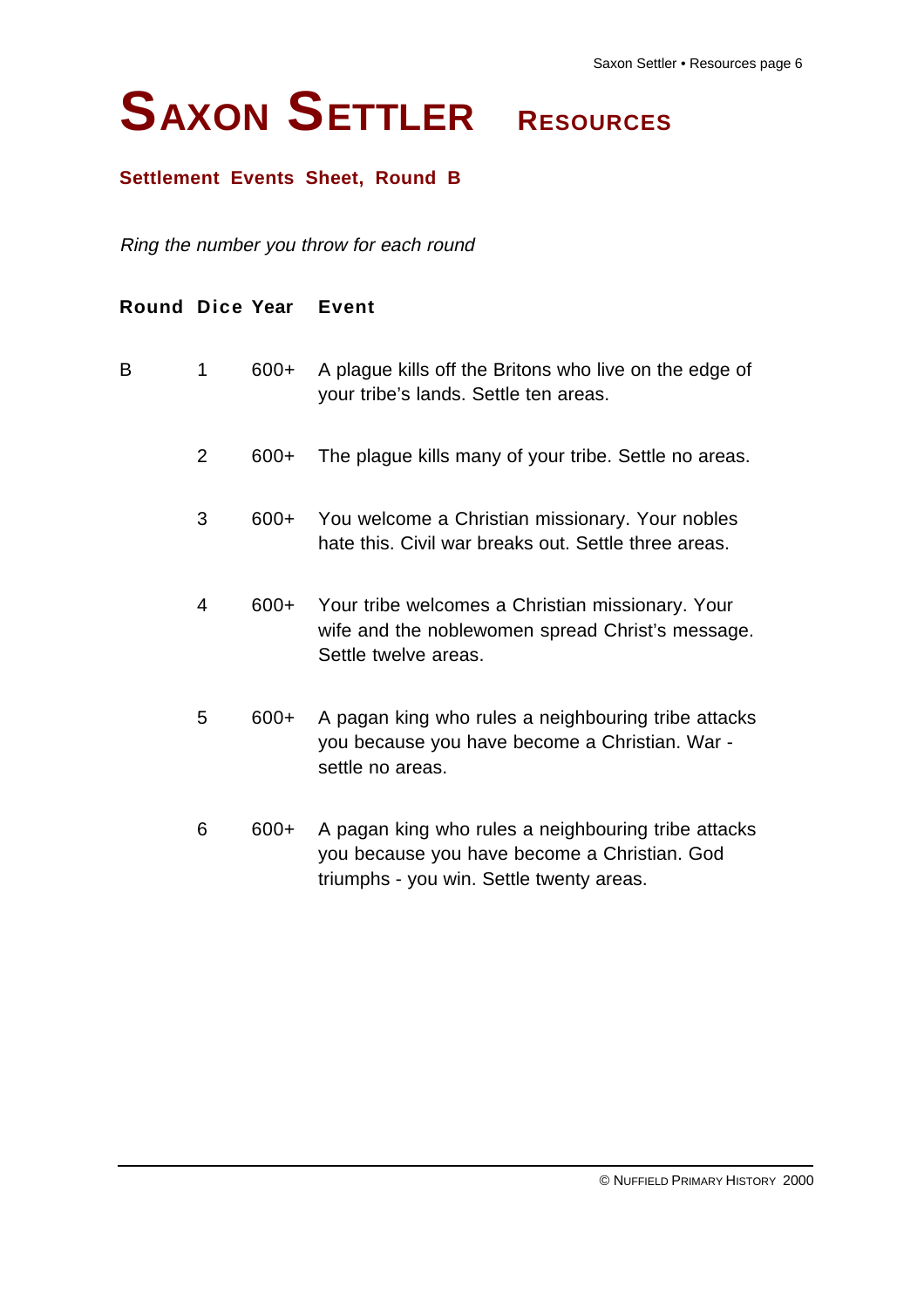### **Settlement Events Sheet, Round C**

Ring the number you throw for each round

| <b>Round Dice Year</b> |   |        | <b>Event</b>                                                                                                                                                     |
|------------------------|---|--------|------------------------------------------------------------------------------------------------------------------------------------------------------------------|
| C                      | 1 | $700+$ | The word of Christ works miracles. Your queen at last<br>has a baby son. You attack a heathen Anglo-Saxon<br>tribe and win. Settle forty areas.                  |
|                        | 2 | 700+   | An Anglo-Saxon king sends an army into your land.<br>You lose a fierce fought battle. Settle no areas.                                                           |
|                        | 3 | $700+$ | You settle a fierce row between two rival groups of<br>Christians from Ireland and Rome. As a reward you<br>gain the lands of another tribe. Settle fifty areas. |
|                        | 4 | 700+   | War breaks out with an Anglo-Saxon pagan tribe.<br>You are defeated and lose your throne. Settle no<br>areas.                                                    |
|                        | 5 | $700+$ | You become King of all the Anglo-Saxons. Settle fifty<br>areas.                                                                                                  |
|                        | 6 | 700+   | Civil war begins with the other leading Anglo-Saxon<br>tribes. Settle no areas.                                                                                  |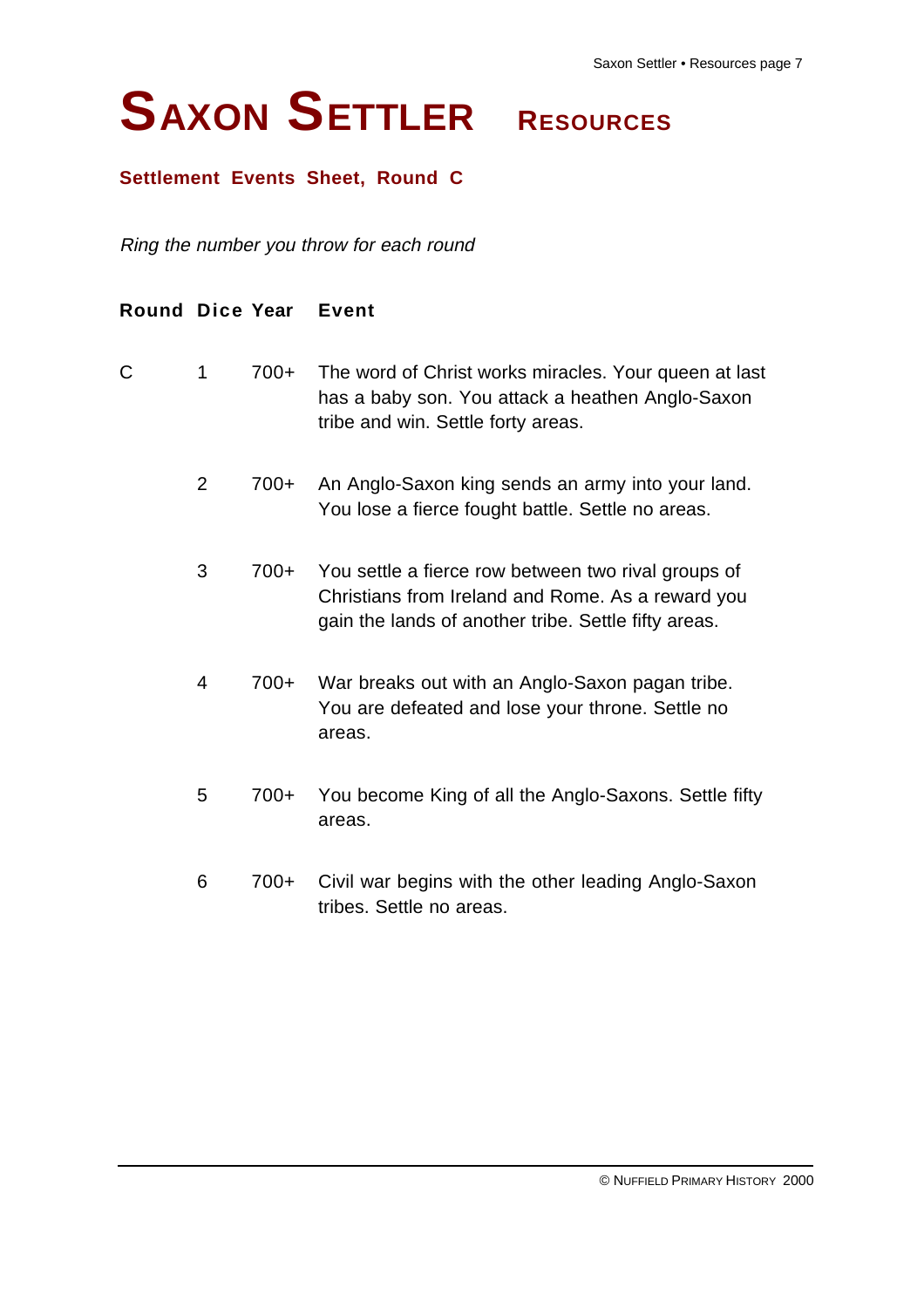## **CHRONICLE SHEETS**

Anglo-Saxon monks wrote down the story of their tribes in a diary or chronicle. The chronicles give us a history of England as seen through the eyes of monks who lived at the time.

Can we trust what the monks tell us? What points of view might their chronicles stress?

The monks from each tribe kept the chronicle, a great treasure, in the monastery or church where they lived.

The most famous of these books is The Anglo-Saxon Chronicle. The monks who wrote it often copied from other chronicles to fill gaps in the story.

### **What you have to do**

Write entries for your own chronicle using the Chronicle Sheets, at least one for each round.

We will then put together all the entries monks wrote from the four other tribes in your group.

This will help us create our own chronicle of Anglo-Saxon England.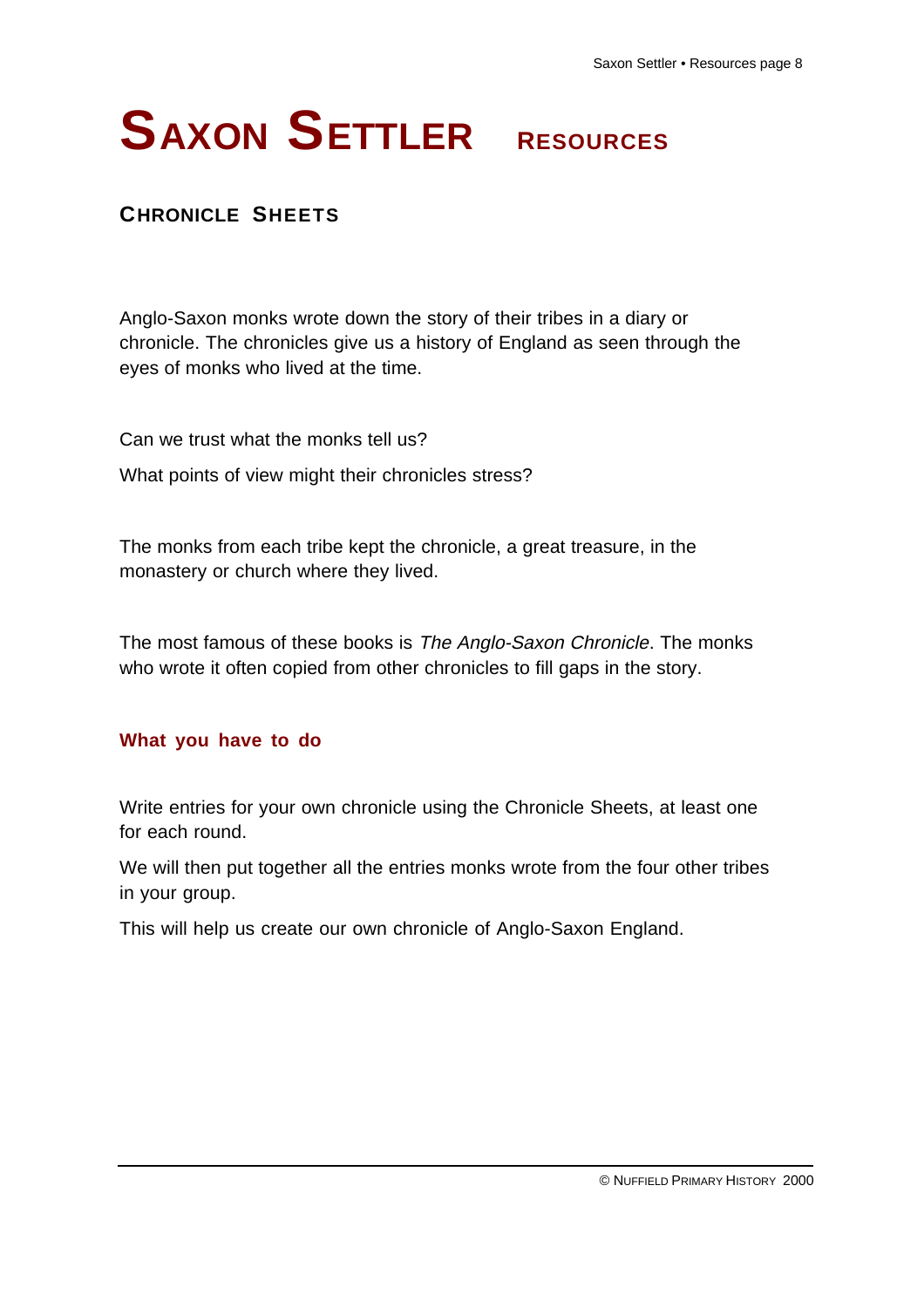| Year                                                                                                                                                                                                                           |
|--------------------------------------------------------------------------------------------------------------------------------------------------------------------------------------------------------------------------------|
| My tribe is manufactured in the state of the state of the state of the state of the state of the state of the state of the state of the state of the state of the state of the state of the state of the state of the state of |
|                                                                                                                                                                                                                                |
|                                                                                                                                                                                                                                |
|                                                                                                                                                                                                                                |
| During this time our tribe settled  areas                                                                                                                                                                                      |
|                                                                                                                                                                                                                                |
|                                                                                                                                                                                                                                |
|                                                                                                                                                                                                                                |
|                                                                                                                                                                                                                                |
|                                                                                                                                                                                                                                |
|                                                                                                                                                                                                                                |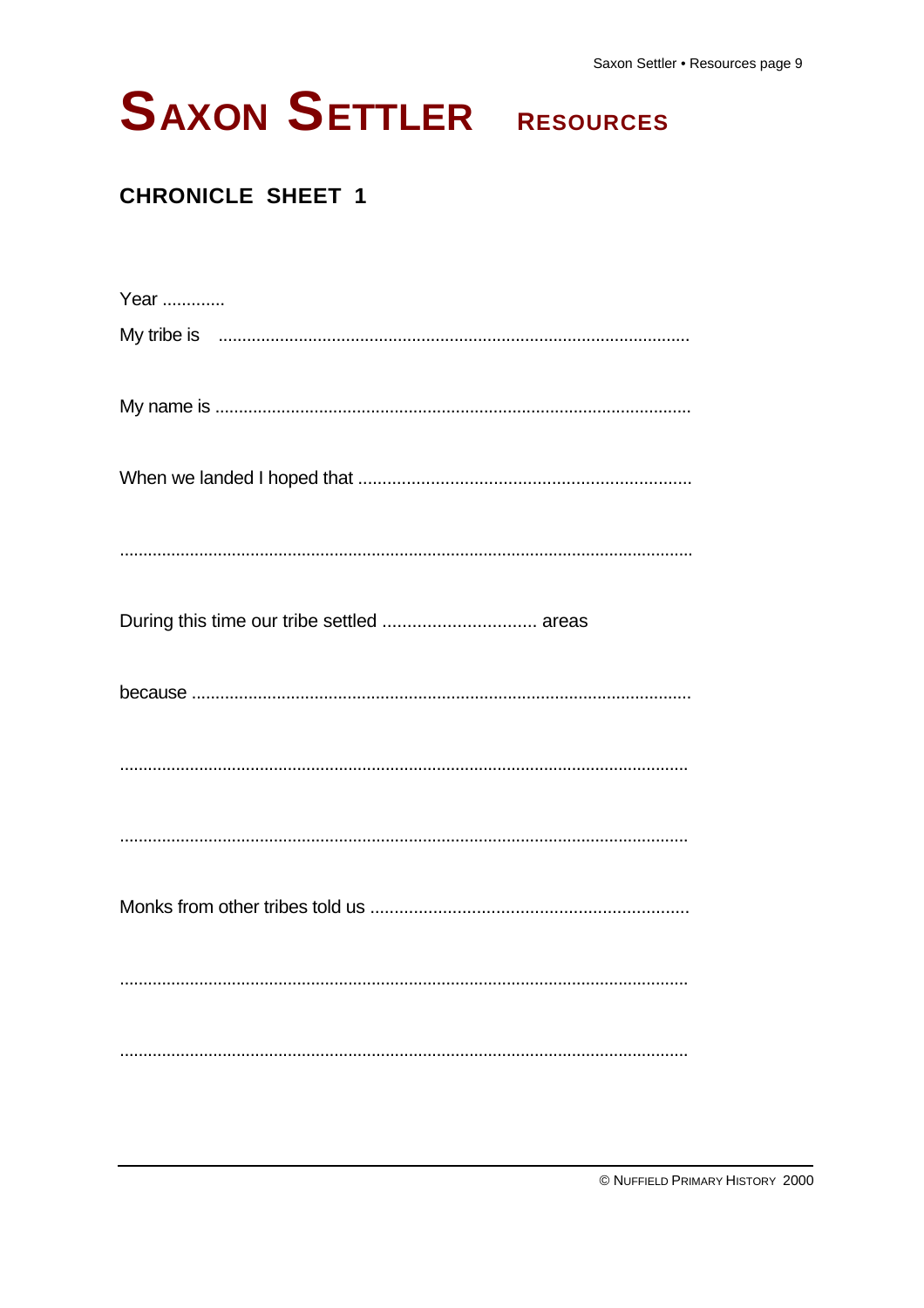Saxon Settler . Resources page 10

# **SAXON SETTLER RESOURCES**

| Year                                                                                                            |
|-----------------------------------------------------------------------------------------------------------------|
| My tribe is manufactured in the control of the state of the state of the state of the state of the state of the |
|                                                                                                                 |
|                                                                                                                 |
|                                                                                                                 |
| During this time our tribe settled  areas                                                                       |
|                                                                                                                 |
|                                                                                                                 |
|                                                                                                                 |
|                                                                                                                 |
|                                                                                                                 |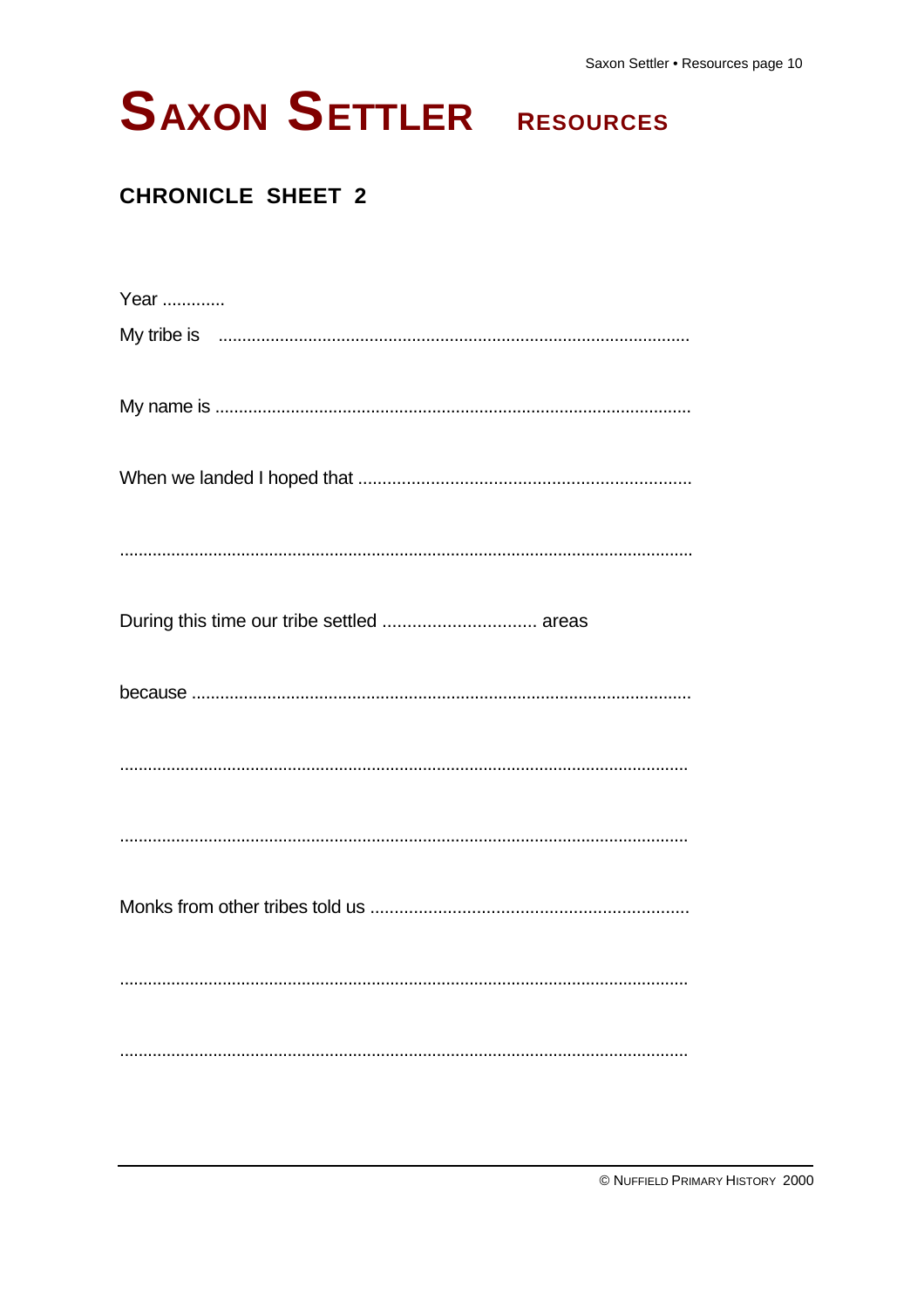| Year                                                                                                          |
|---------------------------------------------------------------------------------------------------------------|
| My tribe is manufactured in the state of the state of the state of the state of the state of the state of the |
|                                                                                                               |
|                                                                                                               |
|                                                                                                               |
| During this time our tribe settled  areas                                                                     |
|                                                                                                               |
|                                                                                                               |
|                                                                                                               |
|                                                                                                               |
|                                                                                                               |
|                                                                                                               |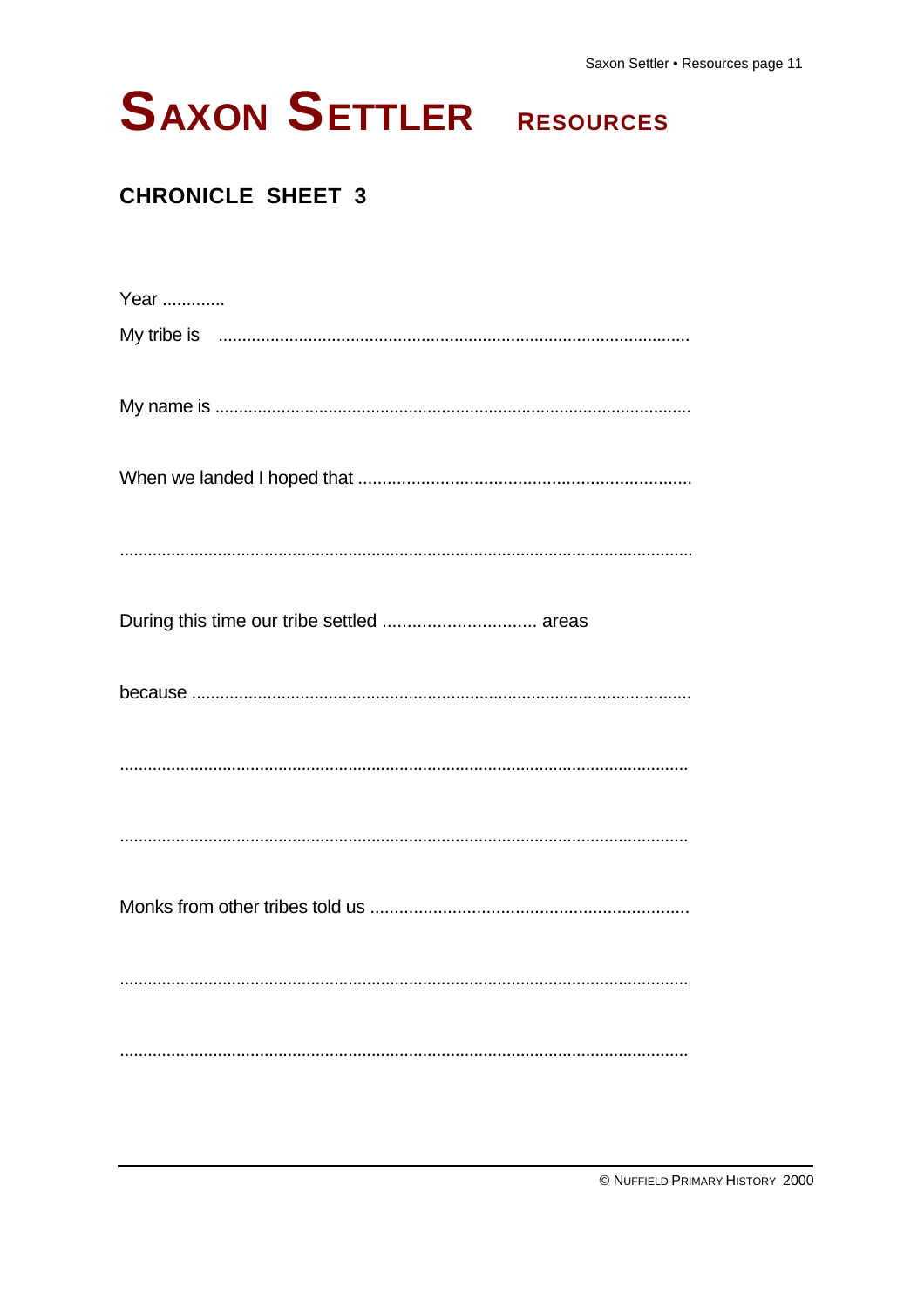

| Year                                                                                                                                                                                                                           |
|--------------------------------------------------------------------------------------------------------------------------------------------------------------------------------------------------------------------------------|
| My tribe is must be recommunicated and the state of the state of the state of the state of the state of the state of the state of the state of the state of the state of the state of the state of the state of the state of t |
|                                                                                                                                                                                                                                |
|                                                                                                                                                                                                                                |
|                                                                                                                                                                                                                                |
|                                                                                                                                                                                                                                |
|                                                                                                                                                                                                                                |
|                                                                                                                                                                                                                                |
|                                                                                                                                                                                                                                |
|                                                                                                                                                                                                                                |
|                                                                                                                                                                                                                                |
|                                                                                                                                                                                                                                |